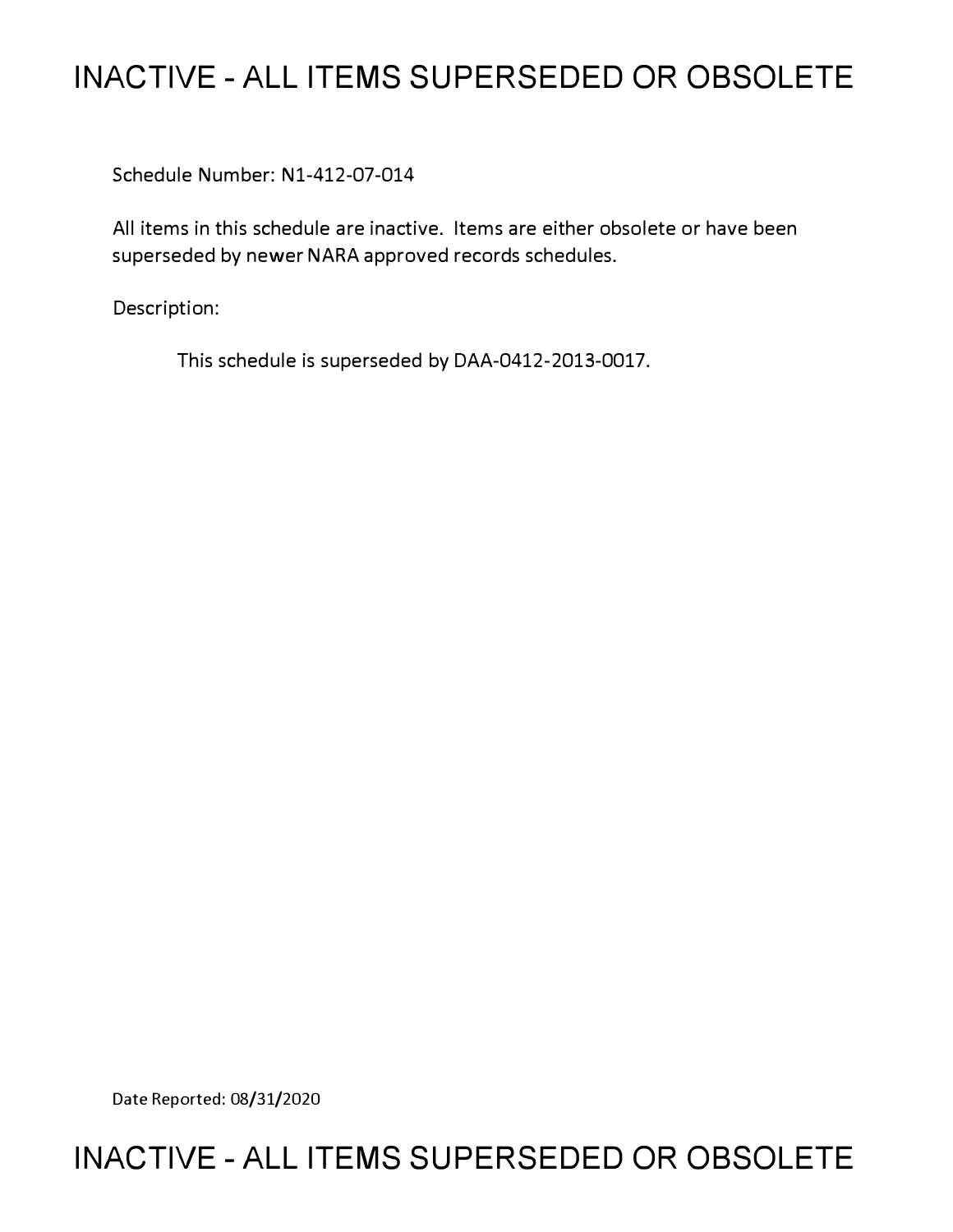|                                                                                                                                                                           | <b>REQUEST FOR RECORDS DISPOSITION AUTHORITY</b>                                     |                                                |              |                                                                                                                               |                                             | $71 - 412 - 07 - 14$               |  |
|---------------------------------------------------------------------------------------------------------------------------------------------------------------------------|--------------------------------------------------------------------------------------|------------------------------------------------|--------------|-------------------------------------------------------------------------------------------------------------------------------|---------------------------------------------|------------------------------------|--|
| To: NATIONAL ARCHIVES and RECORDS ADMINISTRATION (NIR)<br>WASHINGTON, DC 20408                                                                                            |                                                                                      |                                                |              | <b>DATE RECEIVED</b><br>$11 - 13 - 2006$                                                                                      |                                             |                                    |  |
| 1 FROM (Agency or establishment)                                                                                                                                          |                                                                                      |                                                |              | <b>NOTIFICATION TO AGENCY</b>                                                                                                 |                                             |                                    |  |
|                                                                                                                                                                           | U.S. Environmental Protection Agency                                                 |                                                |              |                                                                                                                               |                                             |                                    |  |
| 2 MAJOR SUBDIVISION                                                                                                                                                       |                                                                                      |                                                |              |                                                                                                                               |                                             |                                    |  |
|                                                                                                                                                                           |                                                                                      |                                                |              | In accordance with the provisions of 44 U.S.C.<br>the disposition request,<br>3303a,<br>including                             |                                             |                                    |  |
| 3 MINOR SUBDIVISION                                                                                                                                                       |                                                                                      |                                                | be           | amendments, is approved except for items that may<br>marked Adisposition not approved= or<br>Awithdrawn $\cong$ in column 10. |                                             |                                    |  |
| 4 NAME OF PERSON WITH WHOM TO CONFER                                                                                                                                      |                                                                                      | 5 TELEPHONE                                    | <b>DATE</b>  |                                                                                                                               | ARCHIVIST OF THE UNITED STATES              |                                    |  |
| John B. Ellis                                                                                                                                                             |                                                                                      | 202-566-1643                                   |              | 61769                                                                                                                         | fler Wars                                   |                                    |  |
| GAO manual for Guidance of Federal Agencies,<br>$\checkmark$ is not required; is attached; or<br>has been requested.<br>SIGNATURE OF AGENCY REPRESENTATIVE<br><b>DATE</b> |                                                                                      |                                                | <b>TITLE</b> |                                                                                                                               |                                             |                                    |  |
|                                                                                                                                                                           |                                                                                      |                                                |              |                                                                                                                               |                                             |                                    |  |
|                                                                                                                                                                           | John B. Ellis                                                                        |                                                |              | <b>Agency Records Officer</b>                                                                                                 |                                             |                                    |  |
| 7. Item<br>No.                                                                                                                                                            | 8. DESCRIPTION OF ITEM AND PROPOSED DISPOSITION                                      |                                                |              |                                                                                                                               | 9. GRS OR SUPERSEDED<br><b>JOB CITATION</b> | 10 ACTION TAKEN<br>(NARA USE ONLY) |  |
|                                                                                                                                                                           | EPA 399 National Historic Preservation Act (NHPA)<br><b>Compliance Documentation</b> |                                                |              |                                                                                                                               | Δ                                           |                                    |  |
|                                                                                                                                                                           |                                                                                      |                                                |              |                                                                                                                               |                                             |                                    |  |
| 115-109                                                                                                                                                                   | 8/08 copies ser                                                                      | Opies Sent to Agen, NWMD, NWME, NWMW, NR, NWC) |              |                                                                                                                               | STANDARD FORM SF 115 (REV. 3-91)            |                                    |  |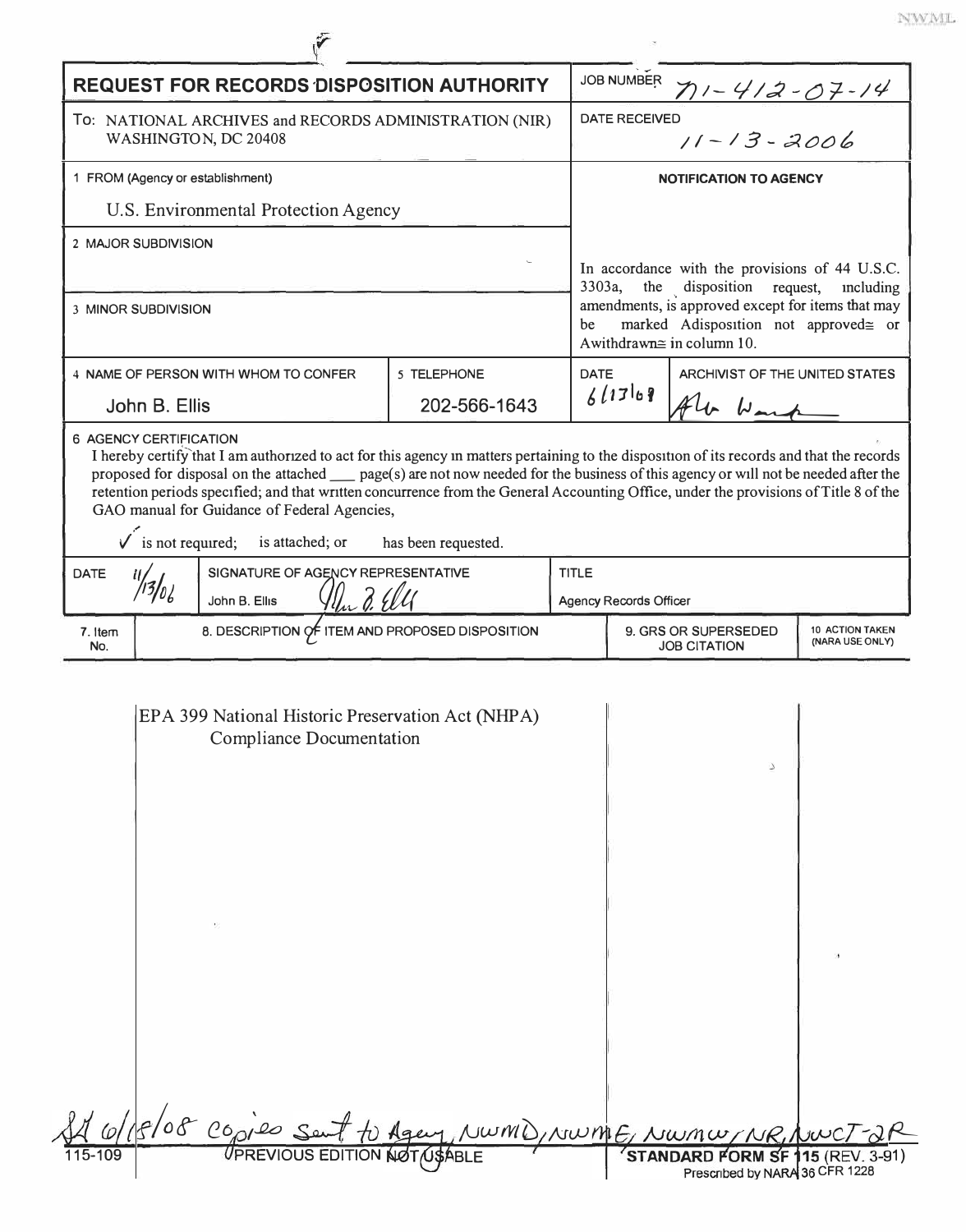. . . **This schedule is in draft.** It **may be used to retire records, but may not be used to destroy records.** If**you have any**  questions, please contact the **Records Help Desk.** 

## **EPA Records Schedule 399**

**Status:** Draft, 01/31/2008

Title: National Historic Preservation Act (NHPA) Compliance Documentation

**Program:** All Programs

**Applicability:** Agency-wide

**Function:** I 08-025-08 - Compliance and Enforcement

#### **NARA Disposal Authority:**

This schedule authorizes the disposition of the record copy in may media (media neutral), excluding any records already in electronic form. Records designated for permanent retention must be transferred to the National Archives in accordance with NARA standards at the time of transfer.

•  $N1-412-07-14$ 

#### **Description:**

 $\ddot{i}$ 

Consists of records documenting EPA's compliance with the National Historic Preservation Act (NHPA). Section 106 of NHPA requires federal agencies to assess the effects of their undertakings on historic or potentially historic properties and to give the Advisory Council on Historic Preservation (NCHP) a reasonable opportunity to comment. The process includes EPA consultations with State Historic Preservation Officers (SHPOs), Tnbal Histonc Preservation Officers (THPOs), and other interested parties. The goal is to identify historic properties potentially affected by the undertaking; assess the effects; and seek ways to avoid, minimize, or mitigate any adverse effects on them.

The types of documents that may be mcluded are: agreements, correspondence, consultmg parties hsts, case notes, notification of adverse findings, permit applications, cultural resource survey (CRS), final criteria of adverse effect report, engineermg report, meeting and conference call notes, public meetmg notes, area of potential effects documentation, and related records.

#### **Dispo�ition Instructions:**

**Item a(l):** Record copy - Nonelectromc

- **Permanent**
- Close inactive records upon completion of project.
- Transfer to the National Archives 30 years after file closure.

**Item a(2):** Record copy - Electromc

- **Permanent**
- Close inactive records upon completion of project.
- Transfer to the National Archives 5 years after file closure, with any related documentation and external findmg aids,